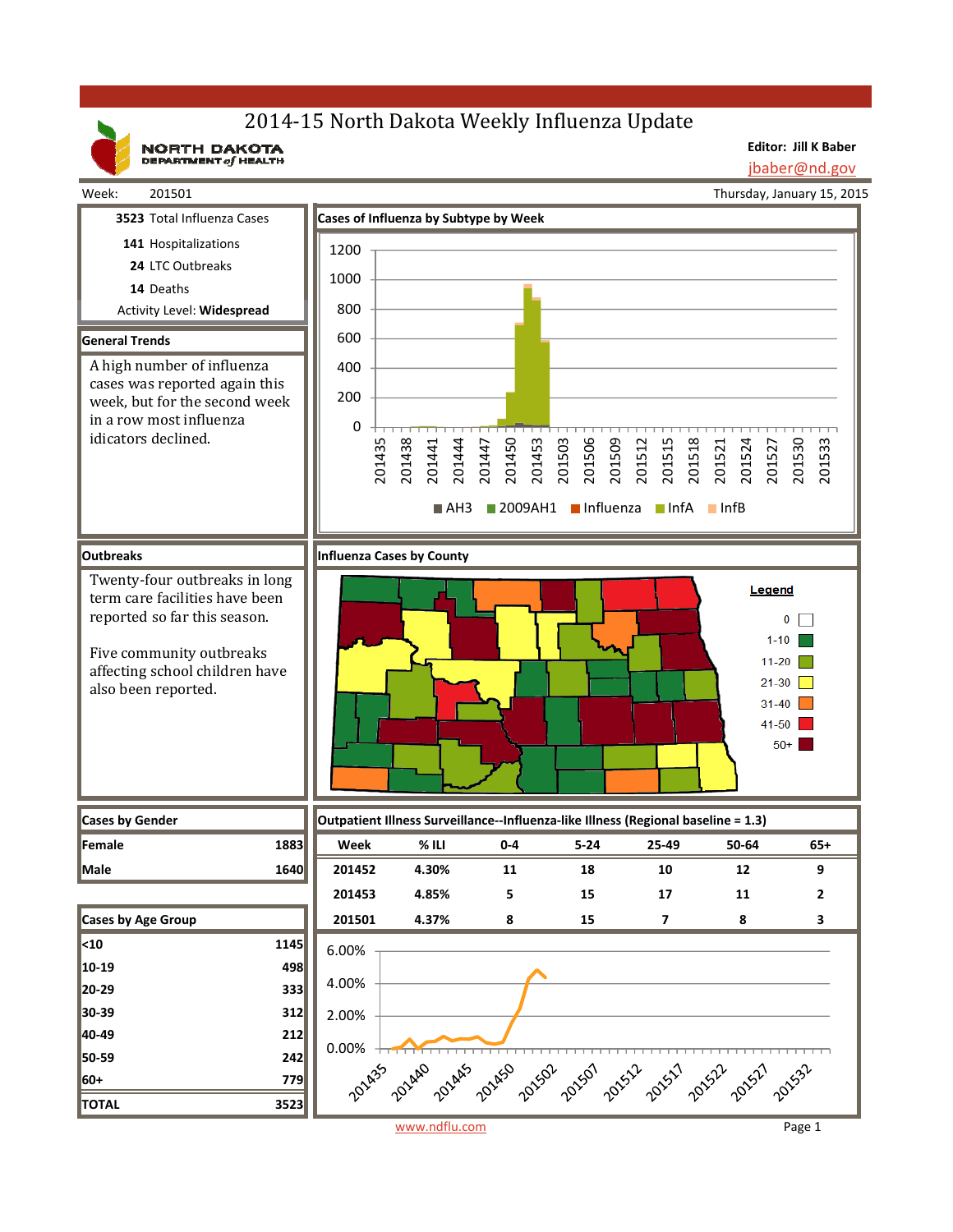## 2013‐14 North Dakota Weekly Influenza Update

**NORTH DAKOTA**<br>DEPARTMENT of HEALTH







### Thursday, January 15, 2015 **North Dakota Syndromic Surveillance‐‐Influenza‐like Illness (ILI)**

The percent of visits for ILI this week in our syndromic surveillance system decreased to 1.61%. Syndromic surviellance data includes hospital and walk-in clinic data from facilities across North Dakota, as well as ND data we receive from the Department of Defense.

#### **Sentinal Laboratory Surviellance**

Percent positivity of influenza testing at sentinel laboratories decreased this week to 25.92%. 

\*These data do not represent all laboratory results for influenza.



Percent positivity for RSV increased to 10.48% this week. 

### **National Statistics:**

National influenza activity and surveillance information is available from the CDC FluView website at: http://www.cdc.gov/flu/weekly/, and is updated every Friday.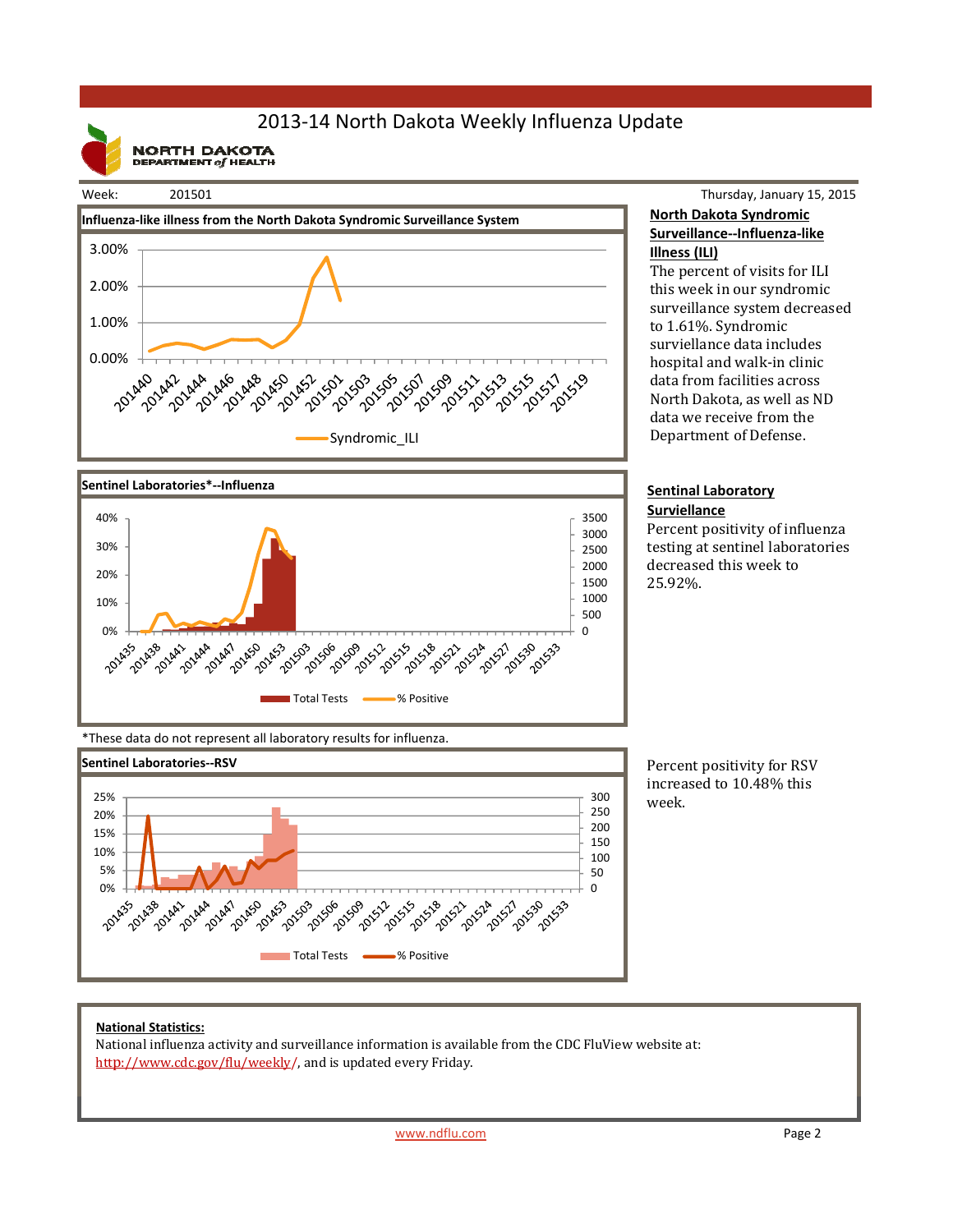# 2013‐14 North Dakota Weekly Influenza Update



**NORTH DAKOTA** DEPARTMENT  $of$  HEALTH

**Happy New Year!**